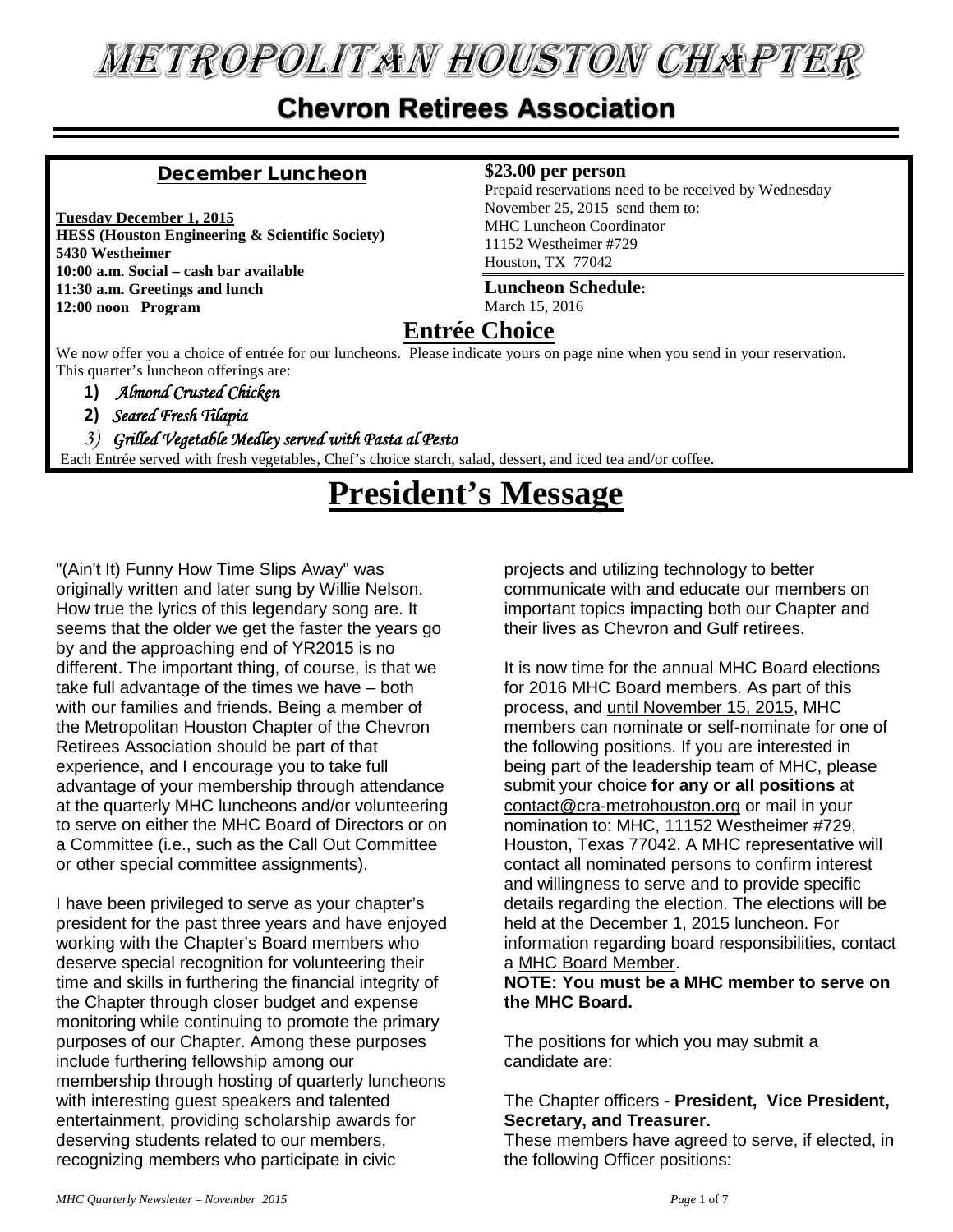President: Glenn Ewan Vice-President: George Treibel Treasurer: Howard O'Donnell Secretary: No candidates at this time\* **December Program**

**Bill Parish** 'One Man Band'

In addition to the Officers, there are **4 Director at Large** positions to be elected each year. These members have agreed to serve, if elected, in these positions:

Director at Large – Membership Committee Chair: Bill Alvarez

- Director at Large Membership Call Out
- Committee Chair: Don Edmonston

Director at Large – Scholarship Committee Chair: Truman Childress

Director at Large – No candidates at this time\*

\* Note: Pansy Meyer, who has graciously served a Secretary this past year and as host at our luncheons, will be retiring from the Board and will be missed. The position of Secretary as well as one Director at Large position do not have candidates at the time of this writing.

Your Metropolitan Houston Chapter's (MHC) Board of Directors certainly hopes that you are enjoying retirement and are planning yet another special event for you before this year's end. I am referring to plans for a third joint holiday luncheon with the Texaco Retirees Club of Houston (TRCH) on December 1, 2015 to be held at the H.E.S.S. Club. A special joint committee of selected MHC Board members and their TRCH Board counterparts are finalizing plans to coordinate roles in preparation for this special joint holiday luncheon. You don't want to miss Bill Parrish, 'One Man Band', for his return engagement at our holiday luncheon. Look for further details about this entertainer in this issue of the MHC newsletter.

In closing, I would also like to thank each of you as a member of our chapter for your support and loyalty throughout this past year. Further, on behalf of the MHC Board of Directors, I wish both you and your families a joyful holiday season, good health, and happiness throughout the New Year.

Best Regards,

*Bill Dodge*

**= = = = = = = = = = = = = = = = = = = = = = =**

Bill began playing the guitar in 1966 at the age of 15. He played lead guitar in a rock band during his High School years and in 1970 he formed his own Country Rock band. In 1971, he recorded a song called "A Woman" that reached number 16 on the charts that year. In 1972 he began touring with his own band, working the night club and Hotel circuits in such places as Las Vegas, New York, Nashville and Alberta Canada. In 1975 he worked as front man and bassist for Claude King who recorded many hits including, in 1962, "Woverton Mountain. Bill also played lead guitar with David Houston who recorded "Almost Persuaded" in 1966. In the late 70's Bill attended LSU in Shreveport while working as a guitar instructor and a studio musician. He completed his B.A in 1983. In the early 80's he formed a Country-Rock band called the "Crawdads." which was very popular in North Louisiana and East Texas. They opened for many name acts including Merle Haggard and Hank Williams Jr, in addition to working many festivals, rodeos, night clubs and were a popular "private party" band performing at numerous corporate events. They headlined at The Louisiana State Fair and in Ft. Worth at Billy Bob's Texas, the world's largest honkytonk. In 1986 he played Lead Guitar for Randy Travis and opened for Ray Price. He moved to the Houston area (Clear Lake) in 1989 and began working as a single act. In 1990 he was



one of the featured acts on "The Pride of Galveston" which was the first Cruise ship to sail out of Galveston. During the last 20 years, Bill has performed mainly at night clubs, restaurants, retirement centers and at private functions. Bill began teaching guitar in the

late 1980's and has also worked as a studio musician. Bill plays the electric and acoustic guitar, bass, harmonica, and keyboards. In addition to his many music related accomplishments, Bill worked as a printer in 1970 and a DJ/Announcer at KJOE and KRMD in Shreveport, La. in 1971. Bill and his wife, Judy, were married in 1983 and now live in Dickinson, Texas.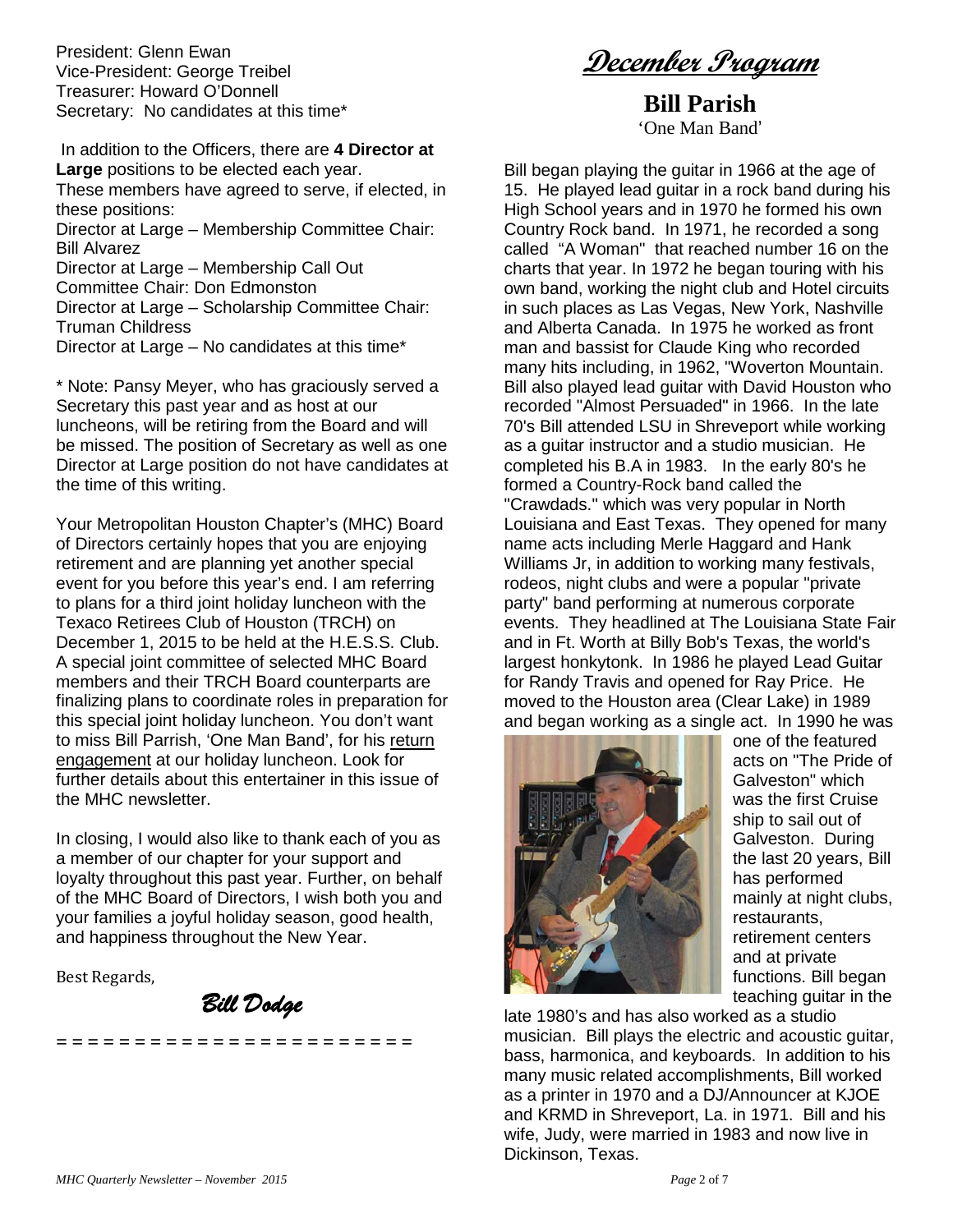# **Last Meeting Highlights**

#### **Skip Rhodes, President Skip Rhodes & Associates, LLC**



Skip is President of Skip Rhodes & Associates, a consulting firm in strategic corporate and non-profit philanthropic organizational and community activities.

He was with the Chevron Corporation for 46 years, where from 1986 - 2005 he was Manager, Corporate Community Involvement, responsible for managing and directing all consolidated charitable and business expense contributions and community engagement programs for the corporation and participating Chevron companies worldwide.

As the CRA's Pubic Affairs Chair, Skip is the association's liaison with Chevron's Policy,Government and Public Affairs organization. His committee administers CRA's annual Public Service Award program. Skip spoke about his committee as well as Chevron Humankind and the Chevron Advocacy Network. If you missed this luncheon you can hear Skip's fine program on our website,

[www.cra-metrohouston.org/Meetings.html](http://www.cra-metrohouston.org/Meetings.html) 

## **Membership**

It is that time of the year – membership renewal. From October 1st through March 31st you can pay your \$12.00 fee for your 2016 membership. Renewal is so easy; just use the form at the end of this newsletter. For those procrastinators just remember that if you miss the March 31st date you will not be included in the 2016 Directory.

MHC has a "try it for free" for first time members. Any retiree of Chevron or one of its merged companies that has not been a member of any other Chevron Retiree Chapter will receive their first year's MHC membership for free. You may want to use this first time offer to entice one or more of your retiree friends that haven't yet joined MHC. Just give them the link to our website, [www.cra-metrohouston.org](http://www.cra-metrohouston.org/) to show them the benefits of our chapter.

Your MHC Board of Directors has a special request of you for this year's membership renewal. Please take a moment to let us know what type of events or activities will make your chapter more to your liking. Just add a separate note in your return envelope. If you are fine with what we are providing today, let us know that. We hope to hear from all of you. Thank you.

#### **Renew today. Don't put off until tomorrow what you can do today.**

Bill Alvarez MHC Membership Committee Chair

#### **An Opportunity for You:**

We have positions open on your Board of Directors. We would love to fill them with enthusiastic people who want to positively influence the direction of MHC. Please consider joining the BOD. Just let any of the current BOD members know of your interest or send an email to [contact@cra-metrohouston.org.](mailto:contact@cra-metrohouston.org)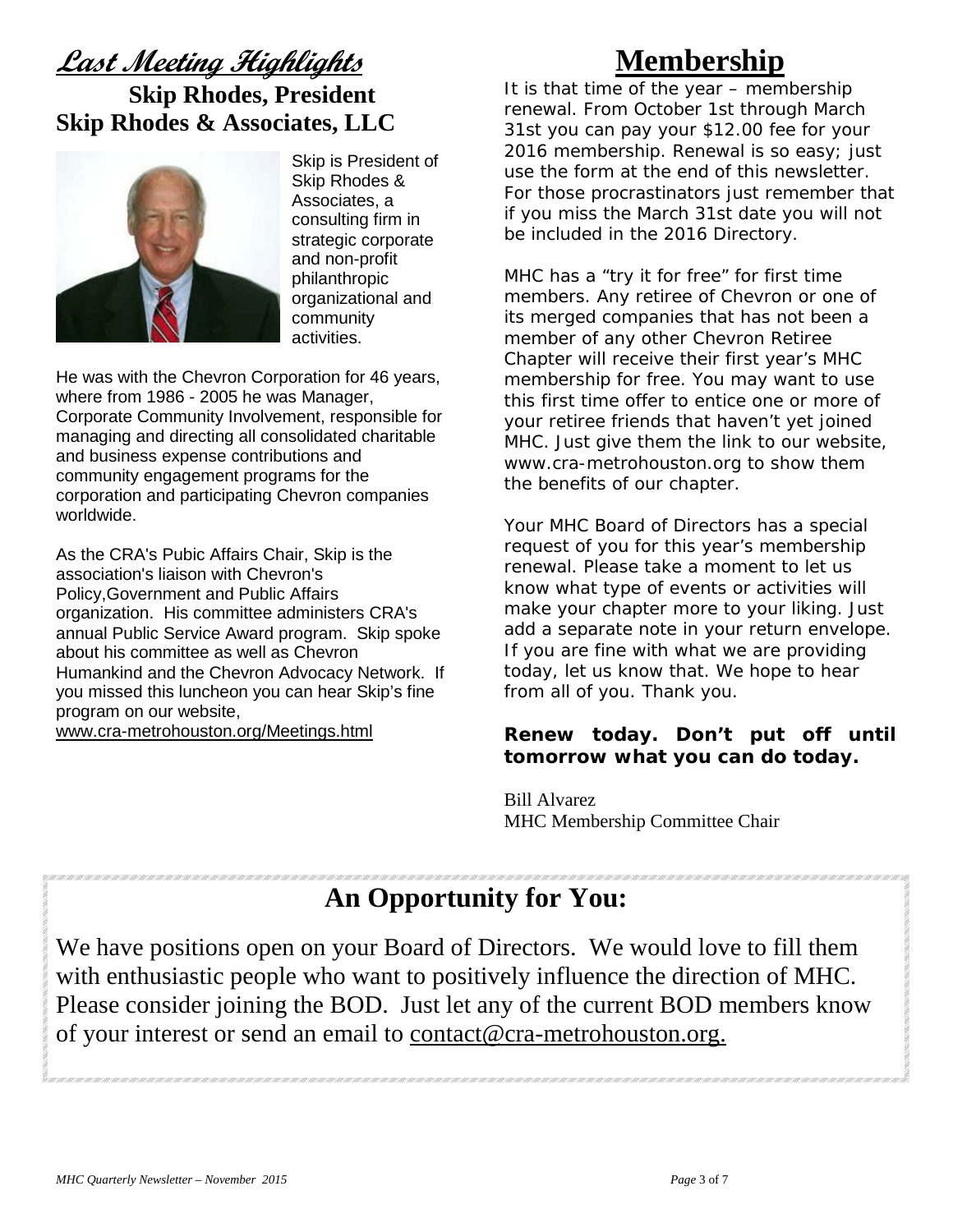## **Treasurer's Corner**

| <b>Year to Date Financial Statement</b> |                         |                   |  |
|-----------------------------------------|-------------------------|-------------------|--|
| <b>REVENUE</b>                          | Annual<br><b>Budget</b> | <b>YTD</b> Actual |  |
| Income                                  | \$4500                  | \$4478            |  |
| <b>Scholarship Donations</b>            | \$1700                  | \$2000            |  |
| <b>TOTAL REVENUE</b>                    | \$6200                  | \$6478            |  |
| <b>EXPENSES</b>                         |                         |                   |  |
| <b>CRA</b> Dues                         | \$1125                  | \$1095            |  |
| Luncheon Meal Cost - Net                | \$150                   | \$713             |  |
| Scholarship                             | \$2000                  | \$2000            |  |
| Web Site                                | \$300                   | \$10              |  |
| Misc. Expenses                          | \$250                   | \$135             |  |
| Mail Box                                | \$0                     | $\theta$          |  |
| Luncheon Door Prizes                    | \$600                   | \$450             |  |
| Luncheon Entertainment                  | \$600                   | \$200             |  |
| <b>TOTAL EXPENSE</b>                    | \$5025                  | \$4603            |  |

3<sup>rd</sup> Qtr. YTD actuals are in line with our annual budget, and we are currently on track to meet budget.

# **\$372 Thanks to You \$372**

**Through October, your generous contributions to our Scholarship Fund totaled \$372.00 therefore the 2016 award is off to a good start. Thank You! We are gratified to see that our members share our commitment:**

# **"These Students Are Our Future".**

**Please consider supporting the continuation of this annual scholarship by making a financial contribution. Rest assured your contributions are being accounted for separately and will be used for no other purpose.** 

# Door Prize Winners

===============================================================================================



DOROTHY GREENWOOD JIM STOKES SHIRALD HENDRIX











GAIL EDMONSTON PAT WHITNEL DON EDMONSTON BOB SUMMER

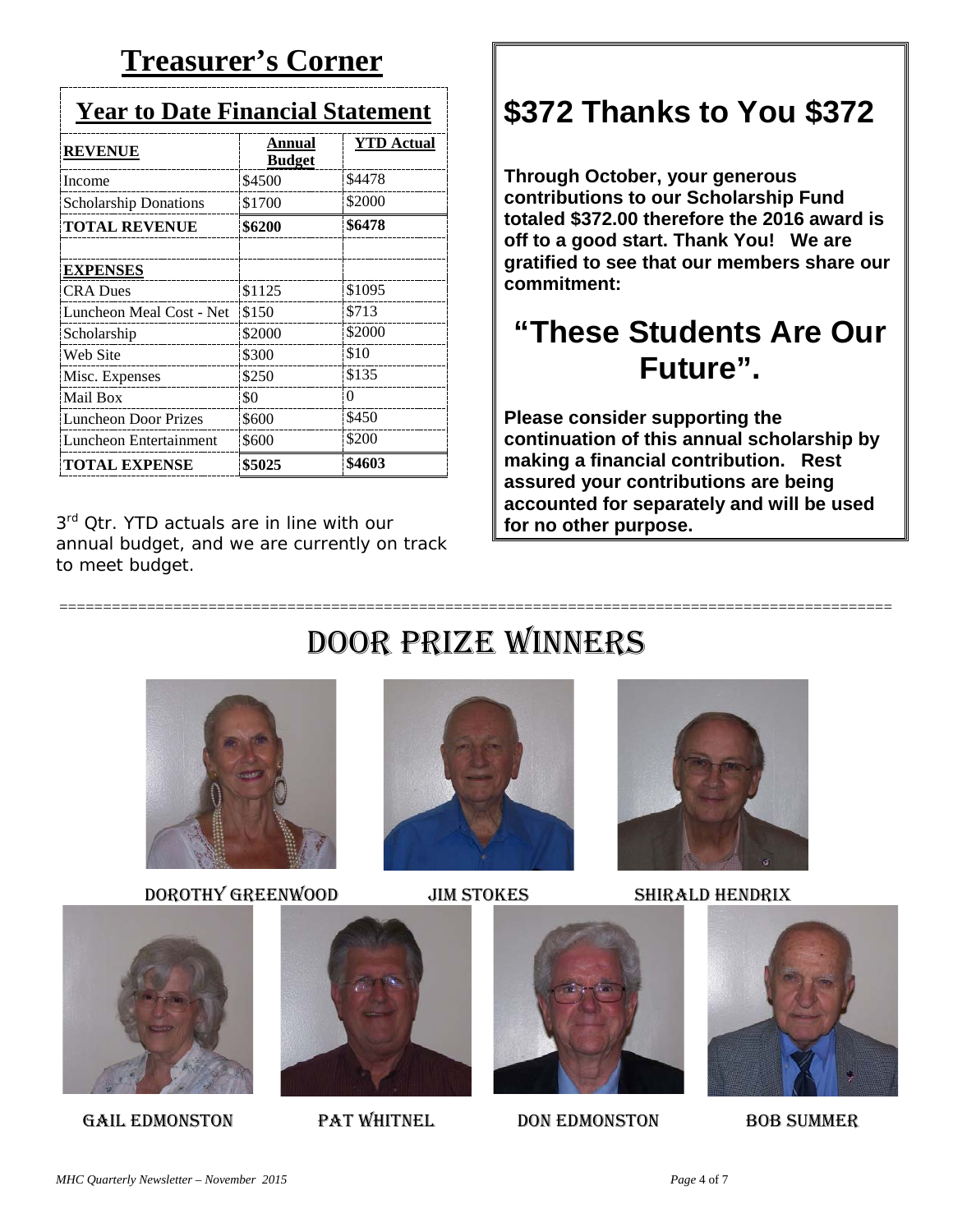#### IN MEMORIAM

We regret to report the loss of some of our friends:



| Betty Ruth Heard King          | 09/20/15 | Gulf               |
|--------------------------------|----------|--------------------|
| George Jack Larrabee           | 10/11/15 | Gulf               |
| John E. McDonald               | 08/02/15 | Gulf               |
| Virgil DuWayne Stone           | 10/18/15 | Gulf               |
| George Mercer Treibel          | 08/12/15 | Gulf               |
| Father of George Treibel       |          |                    |
| Clarence R (Randy) Wortham, Jr | 08/08/15 | G <sub>11</sub> 1f |
|                                |          |                    |

We extend our deepest sympathy to the families of these individuals

Please help us keep this section up to date. Many of our retiree families do not put an obituary in the Houston Chronicle. When you learn of the death of a retiree, please pass that information to Pansy Meyer or email

[membership@cra-metrohouston.org](mailto:membership@cra-metrohouston.org) .

# **Newsletter Delivery**

If you received your newsletter but not in the manner you wanted to receive it, MAYBE it is because you didn't tell us how you wanted to receive it. We are delivering the newsletter using the method you have indicated you want to receive it. To conserve the financial resources of your chapter, newsletter delivery will **default to e-Mail.** Let us know if you want to receive it by postal mail. Just call Glenn Ewan at 281-693- 5461 or email us at [Newsletter@cra-metrohouston.org](mailto:Newsletter@cra-metrohouston.org)

### *Seen at the Last Luncheon*

We thought you might be interested in who attended our June  $2<sup>nd</sup>$  luncheon. An informal list of attendees is below. If you haven't seen some of your MHC friends in a long time, come to the September 1 luncheon. You'll likely see them there!

| <b>Bill Alvarez</b>     | Sherald Hendrix       |  |
|-------------------------|-----------------------|--|
| Tim Attoe               | Ross Hill             |  |
| <b>Esther Bender</b>    | Lorie Hougland        |  |
| Sam Bounds              | Clo Ladner            |  |
| <b>Truman Childress</b> | Paul Larson           |  |
| Frank Coe               | Robert Leeper         |  |
| Roger Cutler            | Mildred Lynn          |  |
| <b>Bill Dodge</b>       | <b>Richard McLeod</b> |  |
| Paul Eastaway           | Ricky Mercado         |  |
| Don Edmonston           | Pansy Meyer           |  |
| Gail Edmonston          | Howard O'Donnell      |  |
| Glenn Ewan              | <b>Bob Sommer</b>     |  |
| Lorraine Ewan           | <b>Charles Specht</b> |  |
| <b>Buford Foster</b>    | <b>Judy Spencer</b>   |  |
| Dan Gamel               | Elizabeth Spooner     |  |
| Jim Gerhardt            | <b>Jim Stokes</b>     |  |
| Santana Gonzalez        | Ed Traylor            |  |
| Dorothy Greenway        | George Treibel        |  |
| <b>Charles Hancock</b>  | Pat Whitnel           |  |
|                         | <b>Skip Rhodes</b>    |  |



**Please bring nonperishable food and paper products** 

**to the meeting for this very worthy community service. Please support those less fortunate in making ends meet.**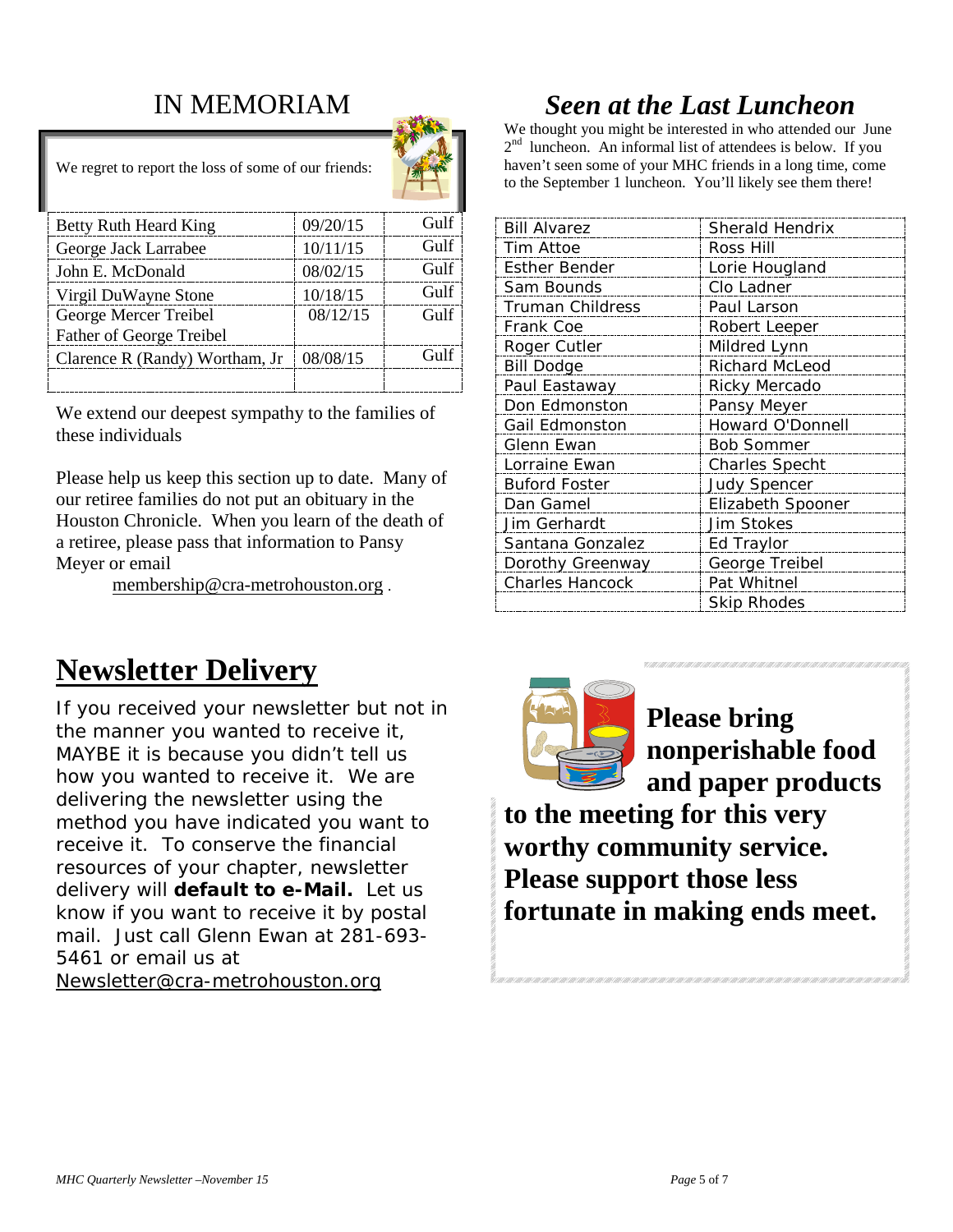# **MHC Scholarship**

Do you have a relative that is graduating from high school and would potentially qualify for the MHC scholarship? Check out the eligibility requirements below and, if you do, get them started by filling out the Sponsor Validation Form as recommended below. The form is available on our website [www.cra](http://www.cra-metrohouston.org/)[metrohouston.org](http://www.cra-metrohouston.org/) under the Scholarship tab

The MHC Scholarship is a one-time award for recognizing academic excellence and personal development of graduating high school seniors who have applied to and been accepted by an accredited four year university/ college or two-year community/ junior college. The amount of the MHC Award for 2016 will again be \$2,000.

To be eligible for the MHC Scholarship, the applicant must:

- 1. Be sponsored by a current dues paying member of the MHC.
- 2. Be the natural born, adopted or step child, grandchild or great grandchild of a dues-paying member of the MHC.
- 3. Achieve an SAT score of 1150 or higher (based on Critical Reading and Mathematics sections) OR an ACT score of 25 or higher.
- 4. Provide three completed confidential references
- 5. Submit an essay up to 500 words about themselves and their career goals.
- 6. Provide your high school Transcript documenting SAT/ACT Score, GPA, Rank in class, Size of class.

Any questions about the MHC Scholarship Program should be directed to the MHC Scholarship Program Coordinator.

Please Note: Application, including all required documentation as specified in the Scholarship Application Package, must be **received** by the Scholarship Committee Chairperson by **May 1,** for the scholarship which is awarded at our June luncheon.. Therefore, to allow sufficient time for the completion, requests for Scholarship Application Packages should be made as early in the year as possible.

Since our MHC Scholarship is limited to those applicants that are sponsored by a current dues paying member of the MHC, we must validate the student sponsor before sending a packet. If you are a qualified sponsor, please fill out the Sponsor Validation Form and send it to our Scholarship Chairman by either e-mail or postal mail at:

#### [tgchildress@sbcglobl.net](mailto:tgchildress@sbcglobl.net)

OR

MHC Scholarship Program Coordinator 7502 Renmark Lane Houston, TX 77070